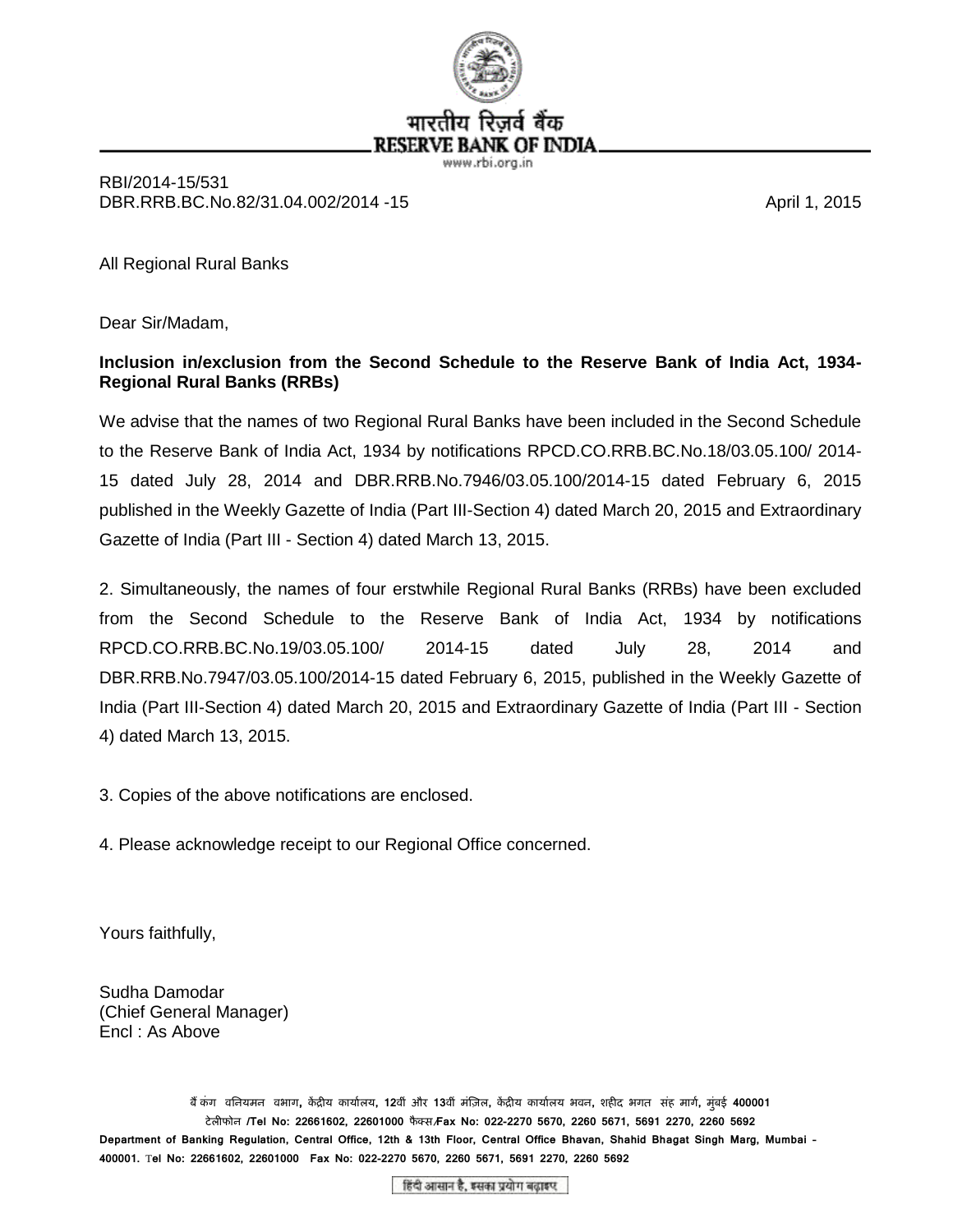

### RPCD.CO RRB.BC.No.18/03.05.100/2014 -15 July 28, 2014

## **NOTIFICATION**

In pursuance of clause (a) of sub section (6) of Section 42 of the Reserve Bank of India Act, 1934 (2 of 1934) the Reserve Bank of India directs the inclusion in the Second Schedule to the said Act of the following Regional Rural Bank, namely:

1) Sarva Haryana Gramin Bank, Rohtak, Haryana

(Dr. (Smt.) Deepali Pant Joshi) Executive Director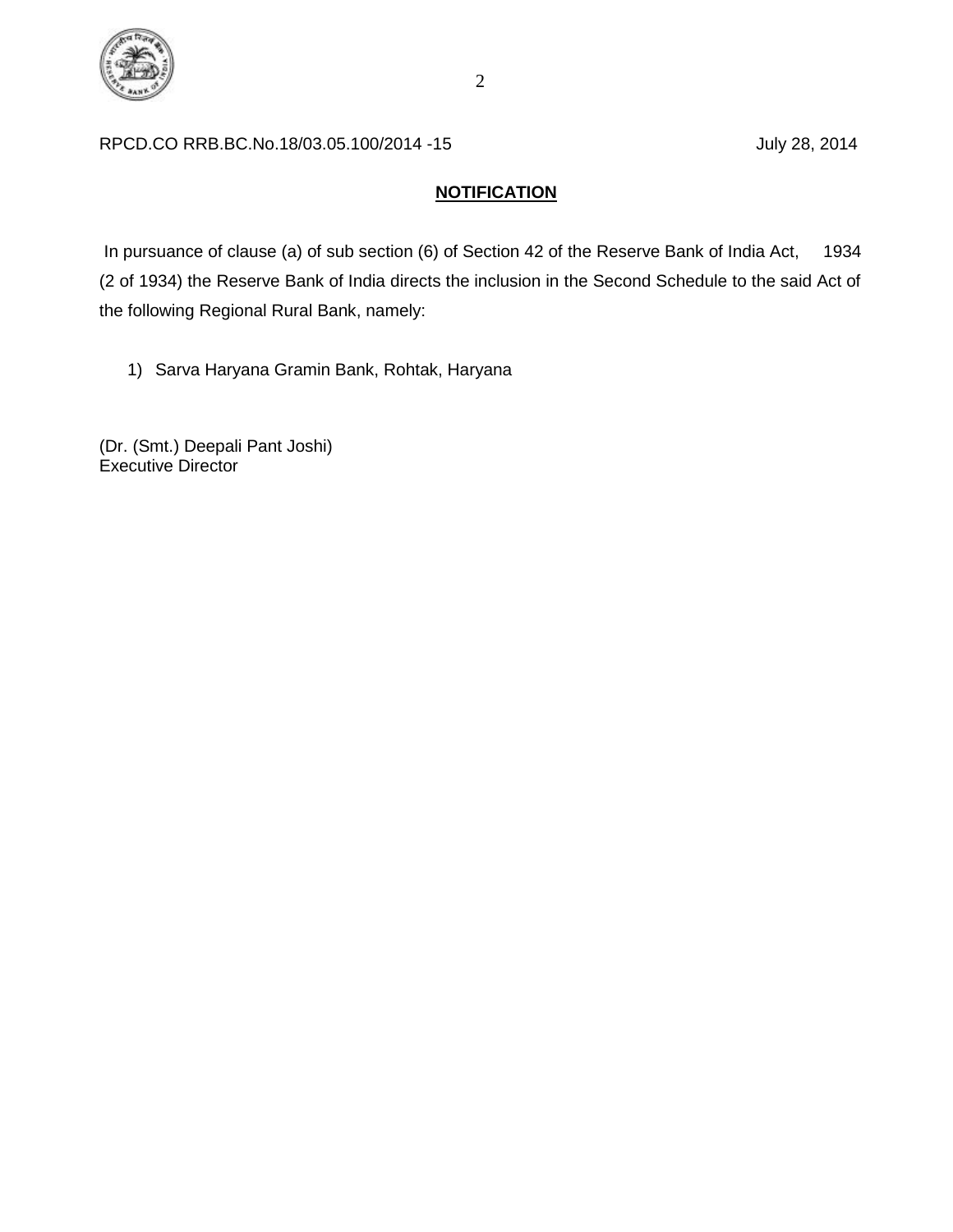

## **NOTIFICATION**

In pursuance of clause (b) of sub section (6) of Section 42 of the Reserve Bank of India Act, 1934 (2 of 1934) the Reserve Bank of India directs the exclusion from the Second Schedule to the said Act of the following Regional Rural Banks, namely :

- 1. Gurgoan Gramin Bank, Gurgoan, Haryana
- 2. Haryana Gramin Bank, Rohtak, Haryana

(Dr. (Smt.) Deepali Pant Joshi) Executive Director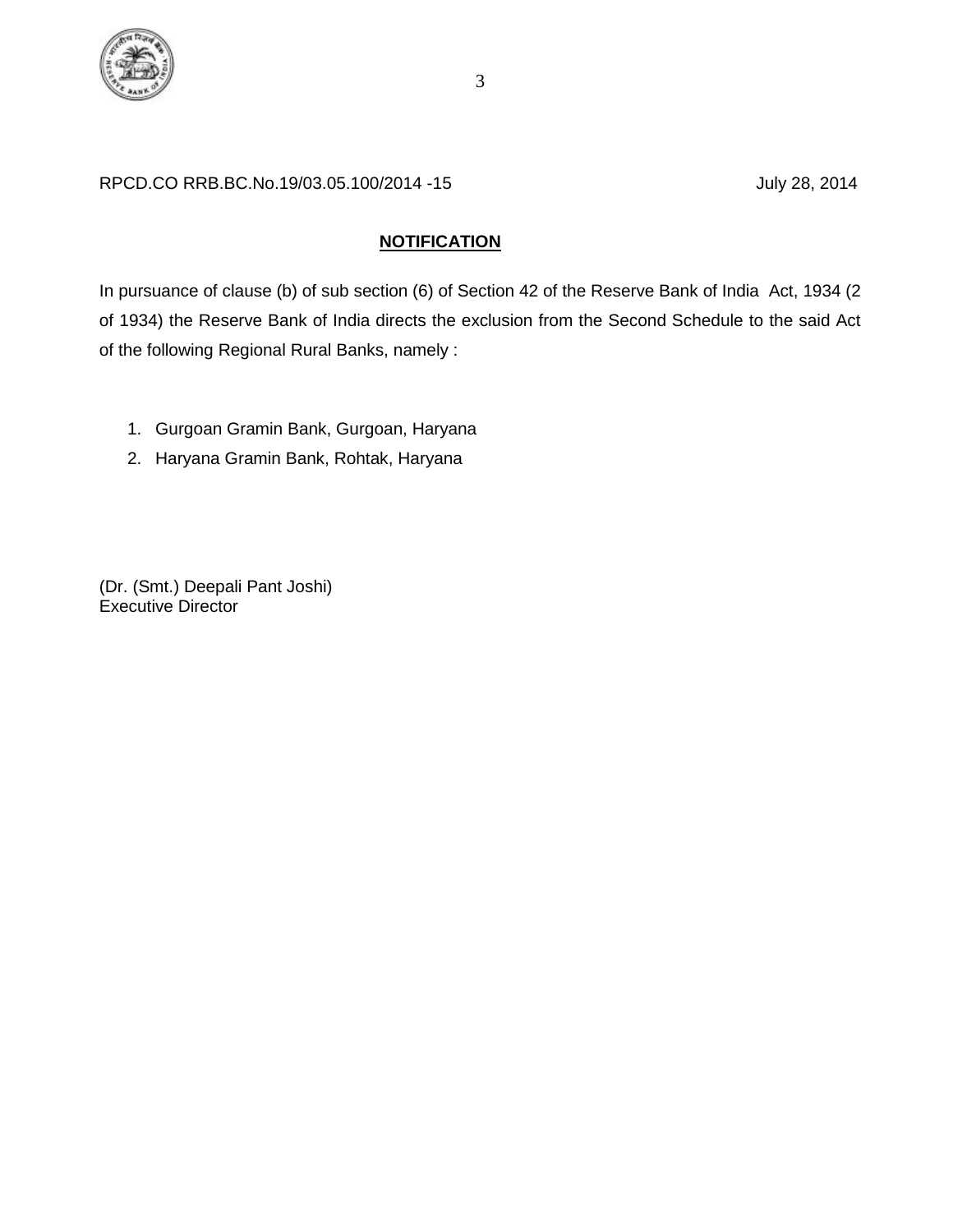

DBR.RRB.No.7946/03.05.100/2014 -15 **February 6, 2015** 

# **NOTIFICATION**

In pursuance of clause (a) of sub section (6) of Section 42 of the Reserve Bank of India Act, 1934 (2 of 1934), the Reserve Bank of India directs the inclusion in the Second Schedule to the said Act of the following Regional Rural Bank, namely:

1. Rajasthan Marudhara Gramin Bank

(Chandan Sinha) Executive Director